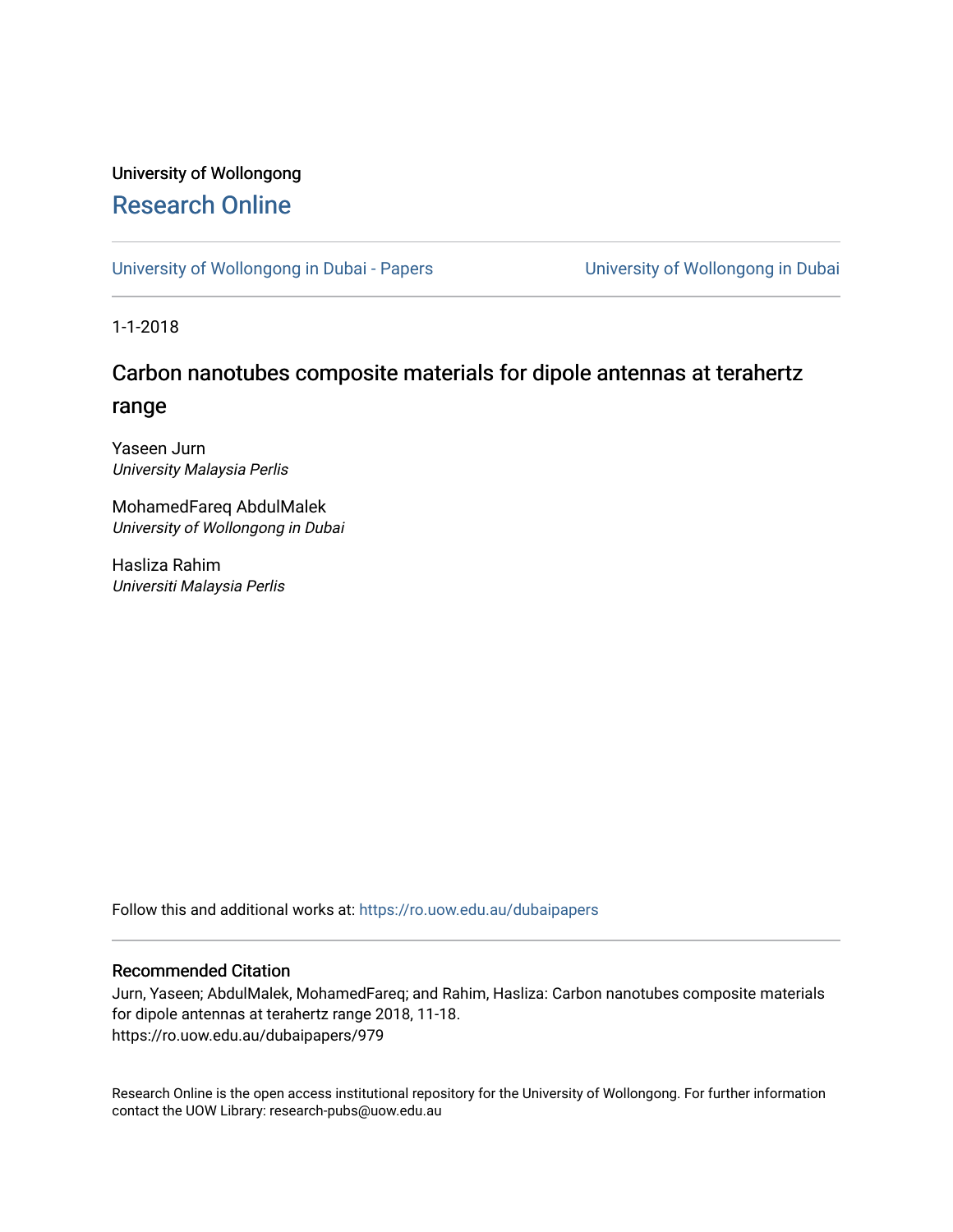# **Carbon Nanotubes Composite Materials for Dipole Antennas at Terahertz Range**

**Yaseen N. Jurn1, 2, \*, Mohamedfareq Abdulmalek3, and Hasliza A. Rahim<sup>4</sup>**

**Abstract**—This paper aims to present two types of carbon nanotubes composite materials (CNTscomposite) for antenna applications within terahertz (THz) frequency band. These composite materials consist of CNTs coated by copper and silver, separately, to construct CNTs-copper and CNTs-silver composite materials, respectively. The comparisons between the dipole antennas of these structure materials with CNTs dipole antenna and copper dipole antenna are presented to exhibit performance evaluation of the presented new dipole antennas. The mathematical modeling of CNTs-composite material is presented in this paper. The results obtained from the comparisons CNTs-copper and CNTs-silver dipole antennas are presented based on  $S_{11}$  parameters, gain and efficiency.

#### **1. INTRODUCTION**

The field of THz technology has been growing dramatically over the past few years [1]. From the electrical stand point, CNTs have high electrical properties which make them distinguished from other materials. CNTs have several forms of structures derived from an original graphene sheet and are classified into single-walled carbon nanotube (SWCNT) and multi-walled carbon nanotube (MWCNT) based on their structures [2, 3]. A lot of researchers assumed that CNTs antennas technology will be at the frontier of scientific research for next decades, especially in wireless communication technology. This assumption was presented, based on the idea that CNTs can radiate as a small nano-dipole antenna when it is electromagnetically excited [4–6]. With nanometer length of CNTs dipole antenna, the electromagnetic (EM) radiation from this antenna is expected to cover a range within terahertz and optical frequency [7]. SWCNT was presented as a theoretical study to characterize the THz antenna based on combining the Boltzmann transport equation and Maxwell's equations with boundary conditions of the electron distribution function [8].

CNTs antenna can be a novel solution to reduce the gap of communication between the microscopic world and nanotechnology devices. It would also be advantageous to the applications requiring a wireless connection with the nano-scale devices like nano-sensors [9]. SWCNTs-dipole antenna is one of the most potential CNTs antennas in the nanotechnology antenna field, especially for the infrared (IR) and terahertz (THz) frequency ranges [2, 10, 11]. For the purpose of comparison of the SWCNT dipole antenna with metal dipole antenna, it is beneficial to implement a comparison of these antennas with same size and shape [2].

The CNTs-composite material is a promising nano material for different applications, where CNTs are coated by other materials to modify the CNTs structure properties and to construct the CNTscomposite material structure [12–15]. Therefore, these approaches make the CNTs-composite material

*Received 11 October 2017, Accepted 3 March 2018, Scheduled 17 March 2018*

<sup>\*</sup> Corresponding author: Yaseen N. Jurn (yaseen nasir@yahoo.com).

<sup>1</sup> School of Computer and Communication Engineering, University Malaysia Perlis (UniMAP), Perlis, Malaysia. <sup>2</sup> Minister of Science and Technology, Baghdad, Iraq. <sup>3</sup> Faculty of Engineering and Information Sciences University of Wollongong in Dubai (UOWD), Dubai, United Arab Emirates. <sup>4</sup> Bioelectromagnetics Research Group (BioEM), School of Computer and Communication Engineering, Universiti Malaysia Perlis (UniMAP), Pauh Putra, Arau, Perlis 02600, Malaysia.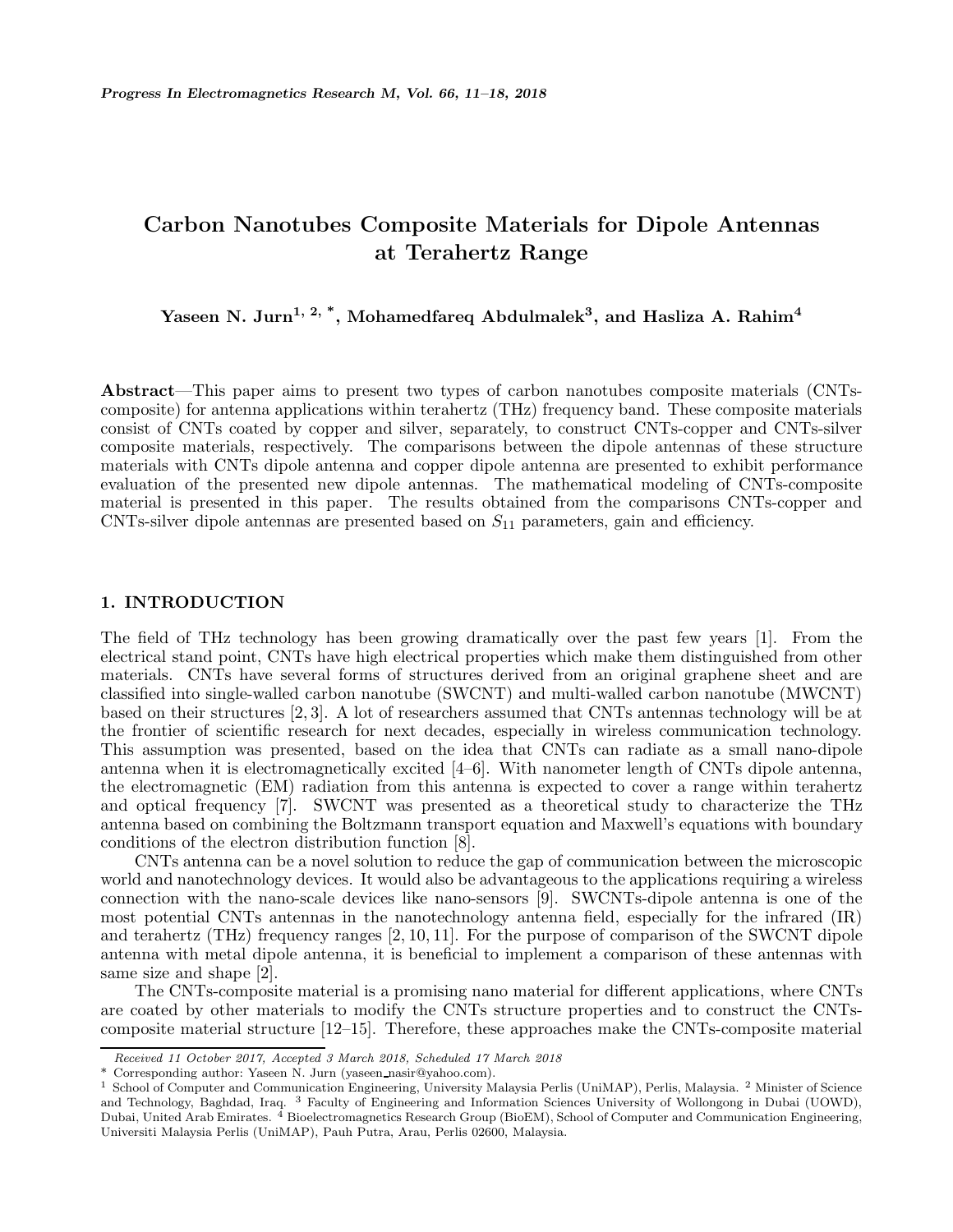become materials with much more potential for various applications that have been explored in recent years.

This paper proposes CNTs-composite materials consist of CNTs coated by a thin layer of copper and silver separately for the first time, for THz frequency band, where the SWCNT is a specific structure of CNTs utilized in this work. The mathematical model of the presented structures is derived based on the mixture rule, for a simple parallel model of the radial interface of coating material and SWCNT. The comparisons between the dipole antennas of these material structures with CNTs and copper dipole antennas are presented to exhibit the enhancement of performance for the proposed dipole antennas.

### **2. METHODOLOGY**

In this paper, a new material structure (NMS) is presented to design a dipole antenna for wireless antenna applications at THz frequency band and fulfill the required enhancement for the antenna properties. The effective model approach will be used for modelling the NMS.

#### **2.1. Structure of Proposed Composite Material**

Researchers have attempted to produce new materials necessary for designing antennas for the future technology. There is an urgent demand for designing and implementing antennas based on new material structures with remarkable properties. To achieve this aim, this work proposes a new material structure based on CNTs material (SWCNTs), due to their rare properties, through the integration of CNTs material with other materials. The CNTs-composite material consists of SWCNT coated by a thin layer of copper to construct (SWCNT-copper) material and SWCNT coated by silver to construct (SWCNT-silver) material. The main structure of CNTs-composite material (NMS) is illustrated in Figure 1 and Figure 2.



**Figure 1.** Structure of CNTs-composite material.

**Figure 2.** Schematic of CNTs-composite material.

The dependence of the CNTs-composite material properties on SWCNT-composite length, diameter, and type of coating material has been taken into considerations when designing and implementing the dipole antennas of NMS.

In this structure, assume that  $L_1 = L_3$ , which means that the two terminals at the end of composite tube have the same dimensions with respect to the length of SWCNT. The electrical conductivity of NMS consists of four parts, which are Part1 & Part2 representing the coating material at the two ends of composite tube; Part3 represents the coating material over the SWCNT; Part4 represents the SWCNT material.

#### **2.2. Mathematical Analysis of SWCNT-Composite Material**

The electrical conductivity is an important property of the NMS (SWCNT-composite material). Similarly, the influences of the SWCNT and layer of coated material are related significantly with the electrical conductivity of the NMS. Therefore, the estimation of this property for the new structure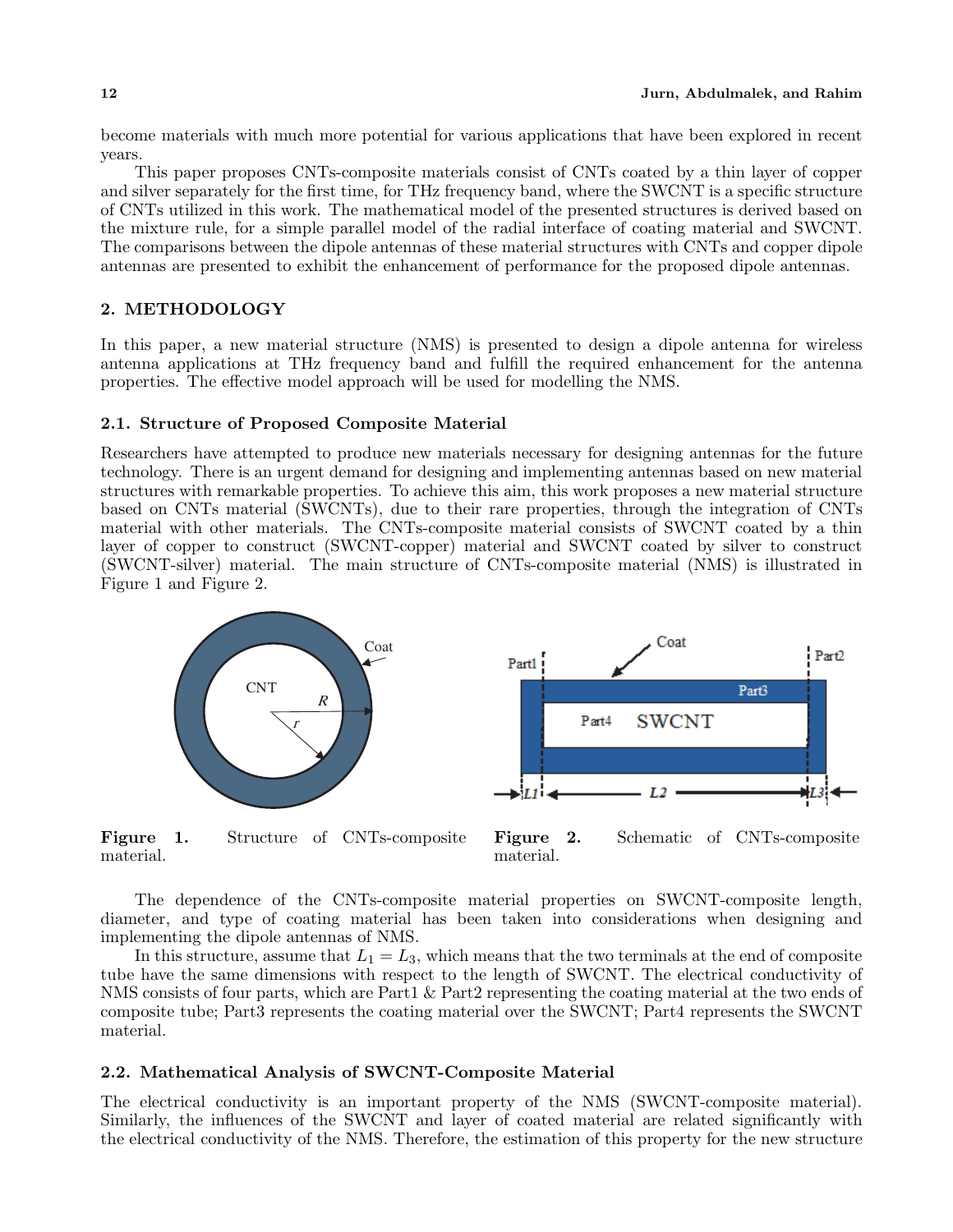#### **Progress In Electromagnetics Research M, Vol. 66, 2018** 13

or any other similar structures is very crucial for modelling and EM simulation in the CST (MWS). In this mathematical modelling approach, the electrical conductivity of the new structure (SWCNT coated by other material) is denoted by  $(\sigma_{\text{NMS}})$ . Meanwhile, the conductivity of coating material is denoted by  $(\sigma_{\text{coat}})$ .

The mathematical model of proposed structure (NMS) is derived based on the mixture rule, for a simple parallel model of the radial interface of coating material and SWCNT. Therefore, the electrical conductivity of this structure is derived to obtain the general formula of the electrical conductivity of NMS presented as follows:

$$
A_{\rm NMS}\sigma_{\rm NMS} = C_{\rm SWCNT}L_2\sigma_{\rm SWCNT} + A_{\rm Coat}L_2\sigma_{\rm Coat} + 2A_{\rm tip}L_1\sigma_{\rm Coat} \tag{1}
$$

where,  $(A<sub>NMS</sub>)$  represents the cross-sectional area of SWCNTs-composite structure,  $(C<sub>SWCNT</sub>)$  the crosssection area of individual SWCNT (circumference of SWCNT),  $(A_{\text{Coat}})$  the radial cross-sectional area of coating material, and  $(\sigma_{\text{SWCNT}})$  the electrical conductivity of SWCNT [2]. Then, the final expression of this conductivity is presented as follows:

$$
\pi R^2 \sigma_{\text{NMS}}(w) = \left(2\pi R^2 L_1 + \pi \left(R^2 - r^2\right) L_2\right) \sigma_{\text{Coat}} + 2\pi r L_2 \sigma_{\text{SWCNTT}} \tag{2}
$$

$$
\sigma_{\rm NMS}(w) = \frac{1}{R^2} \left[ \left( 2R^2 L_1 + \left( R^2 - r^2 \right) L_2 \right) \sigma_{\rm Coat} + 2r L_2 \sigma_{\rm SWCNT} \right] \tag{3}
$$

$$
\sigma_{\rm NMS}(w) = \frac{1}{R^2} \left[ \left( 2R^2 L_1 + \left( R^2 - r^2 \right) L_2 \right) \sigma_{\rm Coat} + \left( -j \frac{4e^2 V_f L_2}{\pi^2 h(w - jv)} \right) \right] \tag{4}
$$

$$
\sigma_{\rm NMS}(w) = \frac{1}{R^2} \left[ \left( 2R^2 L_1 + \left( R^2 - r^2 \right) L_3 \right) \sigma_{\rm Coat} + L_3 \left( \frac{4e^2 V_f v}{\pi^2 h \left( w^2 + v^2 \right)} - j \frac{4e^2 V_f w}{\pi^2 h \left( w^2 + v^2 \right)} \right) \right] \tag{5}
$$

where r is the radius of SWCNT, e the electron charge, h the reduced Plank's constant  $(h =$ 1.05457266 × 10<sup>-34</sup> J · s), t the average thickness of coating layer,  $V_f$  the Fermi velocity of CNT  $(V_f = 9.71 \times 10^5 \text{ m/s})$ , v the estimated phenomenological relaxation frequency  $(v = \frac{6T}{r})$ , when T is temperature in kelvin, so  $F_v = v/2\pi$ , and w the angular frequency.

For the purpose of EM modelling and simulation, plasma frequency  $(W<sub>NMS</sub>)$  is an important parameter of the NMS that must be estimated in this mathematical modeling approach.

$$
W_{\rm NMS} = \frac{e}{\pi R} \left[ \frac{4V_f + \pi^2 h D}{h \varepsilon^o} \right]^{1/2} \tag{6}
$$

$$
D = \left(\frac{\left(R^2 - r^2\right)v\sigma_{\text{Coat}}}{e^2}\right) \tag{7}
$$

The relative complex permittivity of the NMS is derived, based on the material parameters reported in this mathematical modeling approach and the general mathematical relation between the complex permittivity and plasma frequency.

$$
\varepsilon'_{\text{NMS}} = 1 - \frac{w_{P,\text{NMS}}^2}{w^2 + v^2} \tag{8}
$$

$$
\varepsilon_{NMS}^{\prime\prime} = \frac{v w_{P,\text{NMS}}^2}{w^3 + w v^2} \tag{9}
$$

where  $\varepsilon'_{\rm NMS}$  and  $\varepsilon''_{\rm NMS}$  represent the real and imaginary parts of the relative complex permittivity of the NMS. From the above mathematical representation and analysis for the NMS, one can conclude that the effective conductivity, relative complex permittivity, and plasma frequency are affected by several parameters such as the conductivity of coating material ( $\sigma_{\text{Coat}}$ ) and average thickness of coating layer  $(t)$ . In another context, the EM behavior of these structures will be changed corresponding to the change of these parameters.

#### **2.3. Simulation Modelling Approach of New Material Structure**

In modern research of antenna applications, the investigation of electromagnetic properties is very important to present new materials for designing and implementing the modern antennas. This work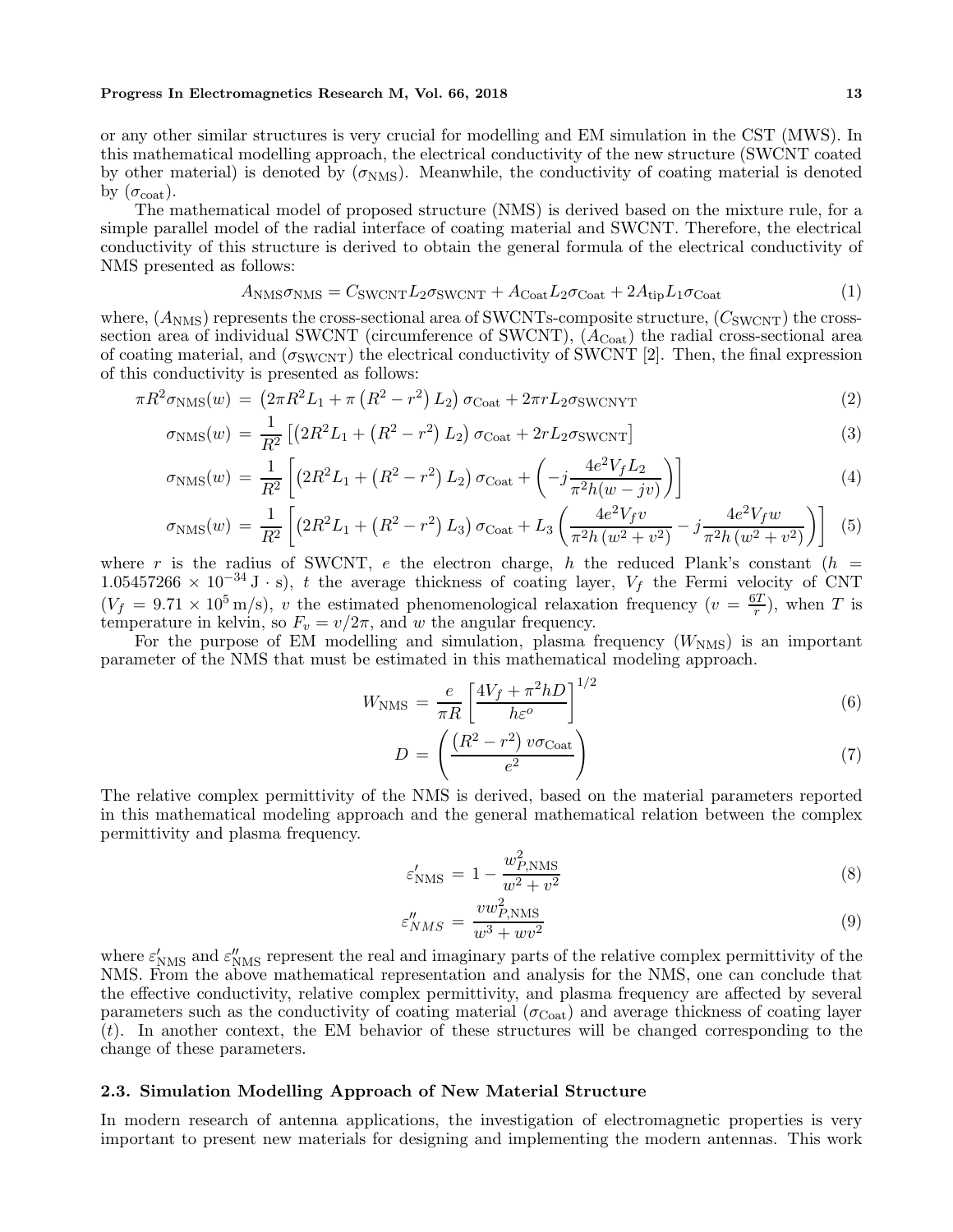relies on the EM representation approach to represent the CNTs-composite material structure based on its major parameters that have been extracted for the purpose of EM simulation. This model is inherently limited to the case of SWCNT-composite material structure. These parameters have been employed to represent the NMS by equivalent bulk material into CST (MWS). The main objective of this modelling approach is to enable simple and efficient EM analysis for the NMS using the CST (MWS). Therefore, the material parameters of NMS have been set in the CST (MWS) to design and implement the dipole antennas of NMS to estimate the antenna parameters of NMS.

#### **3. SIMULATION RESULTS AND DISCUSSIONS**

This section presents the simulation results of the proposed material structure NMS (SWCNT-copper) and (SWCNT-silver) according to their material parameters through CST (MWS).

The behaviour of electrical conductivity of the NMS dipole antennas are presented to explain the dependency of the behaviour of this structure on different parameters such as length of SWCNT, radius of SWCNT, type of coating material and average thickness of coating layer. In these simulation results, the length of coating material at two terminals of the tube is  $L_1 = L_3 = 0.005L_2$ . Figure 3(a) presents the dependency of conductivity of the NMS on the frequency at antenna length  $L = 10 \,\mu m$ , radius of SWCNT  $r = 2.71$  nm, and average thickness layer of coating material  $t = 2$  nm. At the same dimensions with SWCNT length  $L = 40 \,\mu m$ , Figure 3(b) presents the dependency of conductivity of the NMS on the frequency. Figure 4, presents the dependency of conductivity of the NMS on the frequency based on antenna length  $L = 10 \,\mu\text{m}$ , radius of SWCNT  $r = 6.77 \,\text{nm}$  and average thickness layer of coating material  $t = 2$  nm. Meanwhile, the dependency of conductivity of NMS on the frequency based on antenna length  $L = 10 \,\mu\text{m}$ , radius of SWCNT  $r = 2.71 \,\text{nm}$  with average thickness layers of coating material  $t = 5$  nm and  $t = 2$  nm is presented in Figure 5 and Figure 6, respectively.



**Figure 3.** Simulation results of conductivity of NMS (SWCNT-copper and SWCNT-silver), radius  $r = 2.71$  nm, average thickness layer of coating material  $t = 2$  nm, and (a) at antenna length  $L = 10 \,\mu\text{m}$ , (b) at antenna length  $L = 40 \,\mu \text{m}$ .

As illustrated in these results, the conductivity is inversely proportional to the radius of SWCNT based on Figures 4&5 and proportional to the length of SWCNT based on Figure 3, and the average thickness of coating layer based on Figure 5 and Figure 6. The EM simulation results of the NMS (SWCNTs-copper) and NMS (SWCNTs-silver) dipole antennas are presented in this section based on different antenna lengths  $L$  and average thickness of coating layer  $(t)$  between 2 and 5 nm. The main parameters of the NMSs are mathematically derived and inserted into the CST (MWS), Drude dispersion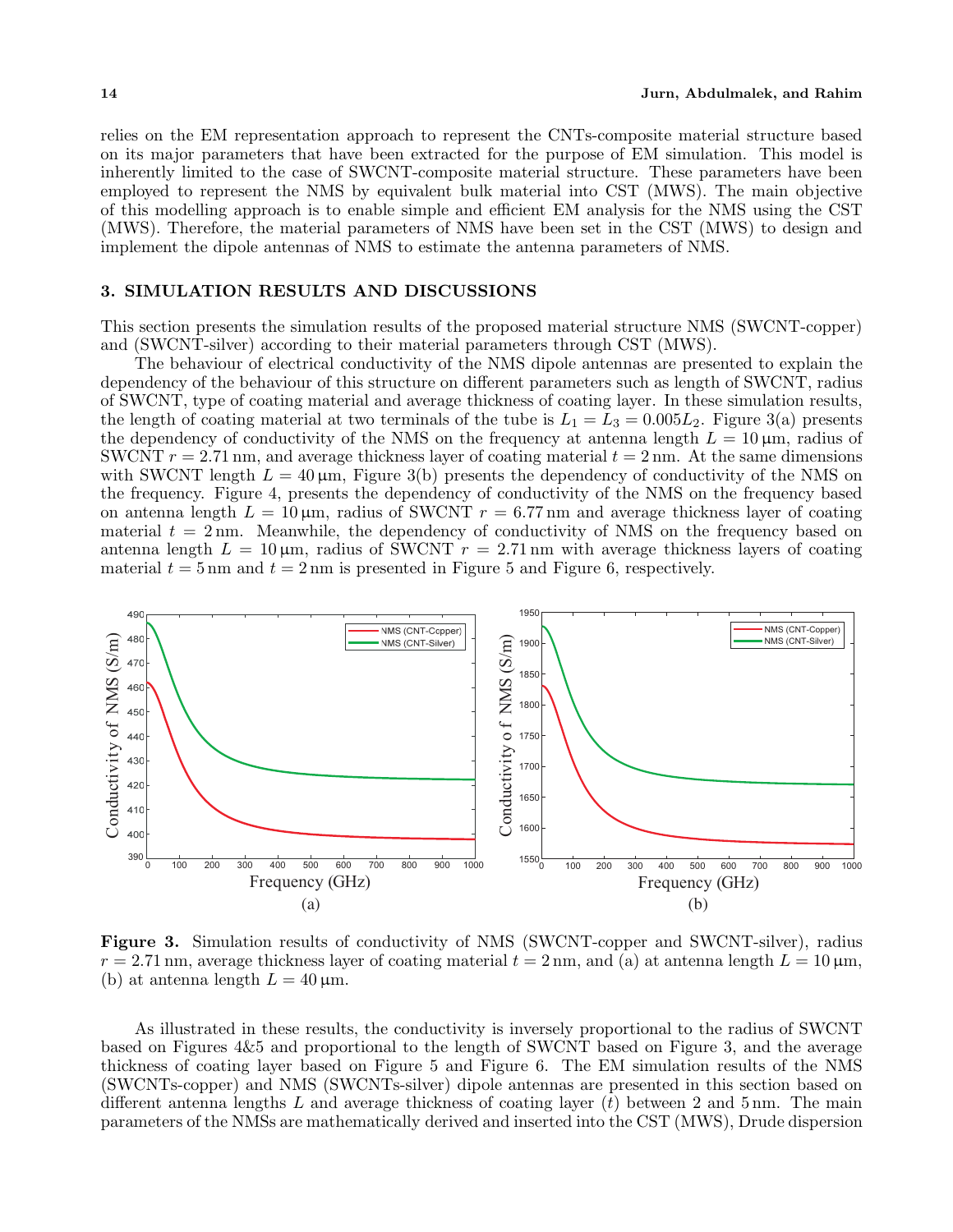

580 NMS (CNT-Copper) Conductivity of NMS (S/m) NMS (CNT-Silver) Conductivity of NMS (S/m) 57C 560 550 540 530 520  $610^{10}_{0}$ 0 100 200 300 400 500 600 700 800 900 1000 Frequency (GHz)

**Figure 4.** Simulation results of conductivity of NMS (SWCNT-copper and SWCNT-silver), radius  $r = 6.77$  nm, average thickness layer of coating material  $t = 2$  nm, and at antenna length  $L = 10 \,\mu\text{m}$ .

**Figure 5.** Simulation results of conductivity of NMS (SWCNT-copper and SWCNT-silver), radius  $r = 2.71$  nm, average thickness layer of coating material  $t = 5$  nm, and at antenna length  $L = 10 \,\mathrm{\mu m}$ .



**Figure 6.** Simulation results of conductivity of NMS (SWCNT-copper and SWCNT-silver), radius  $r = 2.71$  nm, average thickness layer of coating material  $t = 2$  nm, and at antenna length  $L = 10 \,\mu\text{m}$ .

method as a new normal material, in order to represent these structures in the CST (MWS). The dipole antenna of both structures of NMSs are designed and implemented to estimate their EM properties.

Figure 7, illustrates the simulation results of  $S_{11}$  parameter of the NMS (SWCNT-copper and SWCNT-silver) dipole antennas with SWCNT radius  $r = 2.71$  nm, average thickness of coating layer  $t = 2$  nm, and total antenna length  $L = 10, 20, 30,$  and  $40 \,\mu$ m.

The comparisons of simulation results for the SWCNT-copper and SWCNT-silver dipole antennas with CNT dipole antenna (SWCNT dipole antenna) have been presented based on the similarity of dimensions of these dipole antennas. For this purpose, the simulation modeling approach of SWCNT, presented in our previous work [4, 6], is utilized to design and simulate the SWCNT dipole antenna into CST (MWS). The simulation results of SWCNT dipole antenna are illustrated in Figure 8, with different dipole antenna lengths.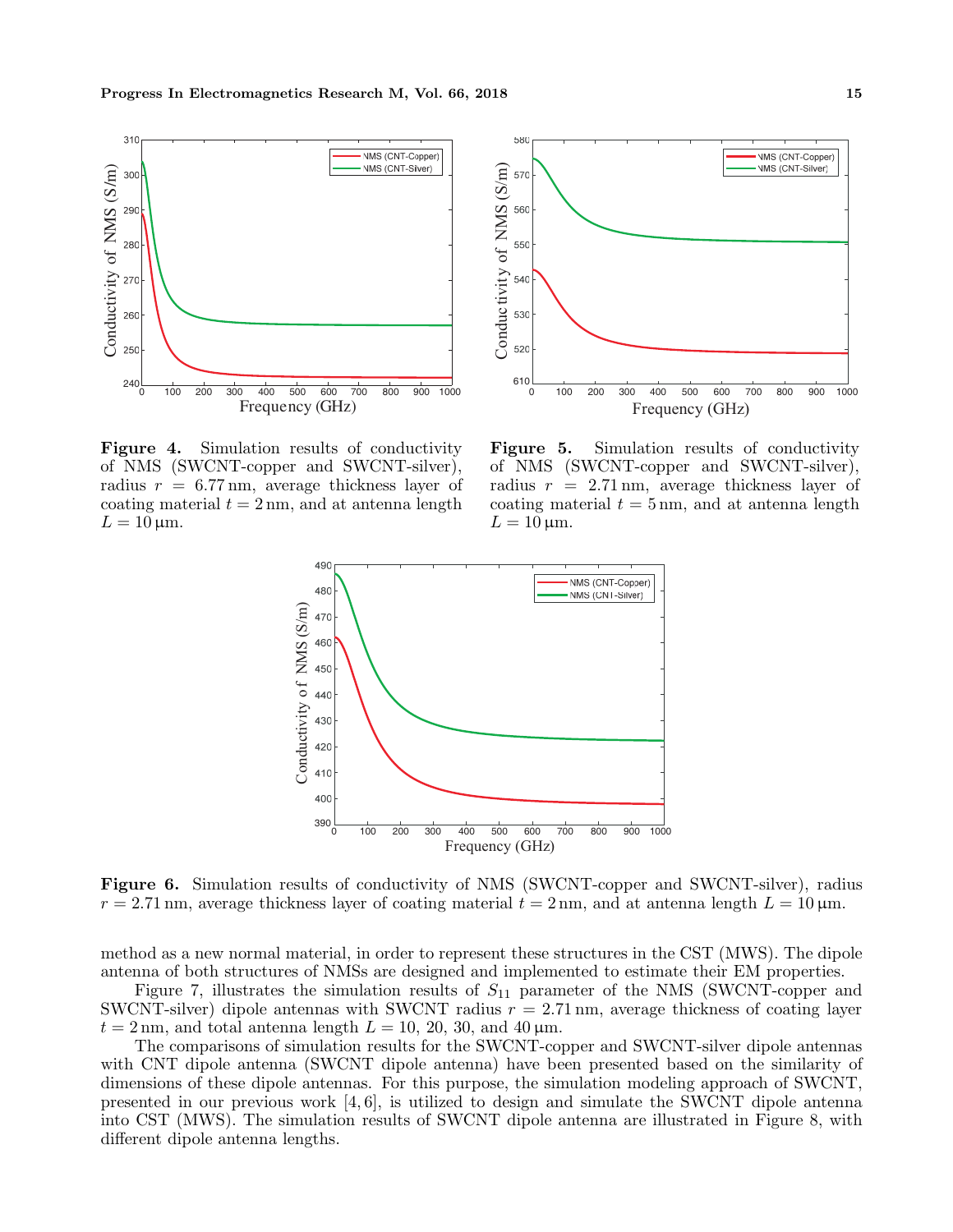

**Figure 7.** Simulation results of  $S_{11}$  parameters of equivalent NMS (SWCNT-copper as solid line) and (SWCNT-silver as dotted line) dipole antennas, where  $r = 2.71$  nm,  $t = 2$  nm, and antenna length  $L = 10, 20, 30, \text{ and } 40 \,\mu\text{m}$ .



**Figure 8.** Simulation results of  $S_{11}$  parameters of equivalent SWCNT dipole antennas, where  $r =$ 2.71 nm and antenna length  $L = 10, 20, 30,$  and  $40 \,\mathrm{\upmu m}$ .

According to the antenna performance, scientific comparisons for SWCNT-copper and SWCNTsilver dipole antennas with original (CNT dipole antenna) SWCNT dipole antenna are implemented based on the similarity of dimensions of these dipole antennas. These comparisons are implemented to clarify the advantages of these new material structures over the pure CNTs (SWCNTs) dipole antenna. Table 1 and Table 2 show the results of these comparisons.

As can be seen in Figure 7 and Figure 8 with Table 1 and Table 2, the NMS (SWCNT-copper) and (SWCNT-silver) resonate at 1.6 THz and 1.8 THz, respectively at antenna length  $L = 20 \,\mu m$ . Also,

| L         |               |             | SWCNT dipole antenna |                                                      | NMS (SWCNT-Copper) (after coating) |             |                      |                                                    |
|-----------|---------------|-------------|----------------------|------------------------------------------------------|------------------------------------|-------------|----------------------|----------------------------------------------------|
| $(\mu m)$ | $\mathbf{Fr}$ | Directivity | Gain                 | Efficiency                                           | $\mathbf{Fr}$                      | Directivity | Gain                 | Efficiency                                         |
|           | (GHz)         | (dBi)       |                      |                                                      | (THz)                              | (dBi)       |                      |                                                    |
| 10        | 210           | 1.96        |                      | $9.61 \times 10^{-5}$ 6.11 $\times$ 10 <sup>-5</sup> | 2.1                                | 1.92        | $7.5\times10^{-2}$   | $6.33\times10^{-2}$                                |
| 20        | 162           | 2.05        |                      | $9.89\times 10^{-5}$ $6.18\times 10^{-5}$            | $1.6\,$                            | 2.10        |                      | $6.47\times 10^{-2}$ $\enspace 5.68\times 10^{-2}$ |
| 30        | 105           | 2.21        | $1.07\times10^{-4}$  | 6.40 <sup>-5</sup>                                   | 1.1                                | 1.95        | $7.4 \times 10^{-2}$ | $7.1 \times 10^{-2}$                               |
| 40        | 76            | 2.14        | $1.10\times10^{-4}$  | $6.74\times10^{-5}$                                  | 0.8                                | 1.94        | $8.2\times10^{-2}$   | $7.5 \times 10^{-2}$                               |

**Table 1.** Summary of comparison results for SWCNT and NMS (SWCNT-copper) dipole antenna.

**Table 2.** Summary of comparison results for SWCNT and NMS (SWCNT-silver) dipole antenna.

| L<br>$(\mu m)$ |                      |                      | SWCNT dipole antenna           |                     | NMS (SWCNT-silver) (after coating) |                      |                       |                                |
|----------------|----------------------|----------------------|--------------------------------|---------------------|------------------------------------|----------------------|-----------------------|--------------------------------|
|                | $_{\rm Fr}$<br>(GHz) | Directivity<br>(dBi) | Gain                           | Efficiency          | $_{\rm Fr}$<br>(THz)               | Directivity<br>(dBi) | Gain                  | <b>Efficiency</b>              |
| 10             | 210                  | 1.96                 | $9.61\times10^{-5}$            | $6.11\times10^{-5}$ | 2.5                                | 1.95                 | $4.85\times10^{-2}$ l | $4.2\times10^{-2}$             |
| 20             | 162                  | 2.05                 | $9.89\times10^{-5}$            | $6.18\times10^{-5}$ | 1.9                                | 1.93                 | $5.23\times10^{-2}$ . | $4.75\times\overline{10^{-2}}$ |
| 30             | 105                  | 2.21                 | $1.07\times10^{-\overline{4}}$ | $6.44\times10^{-5}$ | 1.3                                | 1.94                 | $6.33\times10^{-2}$   | $5.9\times10^{-2}$             |
| 40             | 76                   | 2.14                 | $1.10\times10^{-4}$            | $6.74\times10^{-5}$ | 1.0                                | 1.92                 | $7.42\times10^{-2}$   | $6.85\times10^{-2}$            |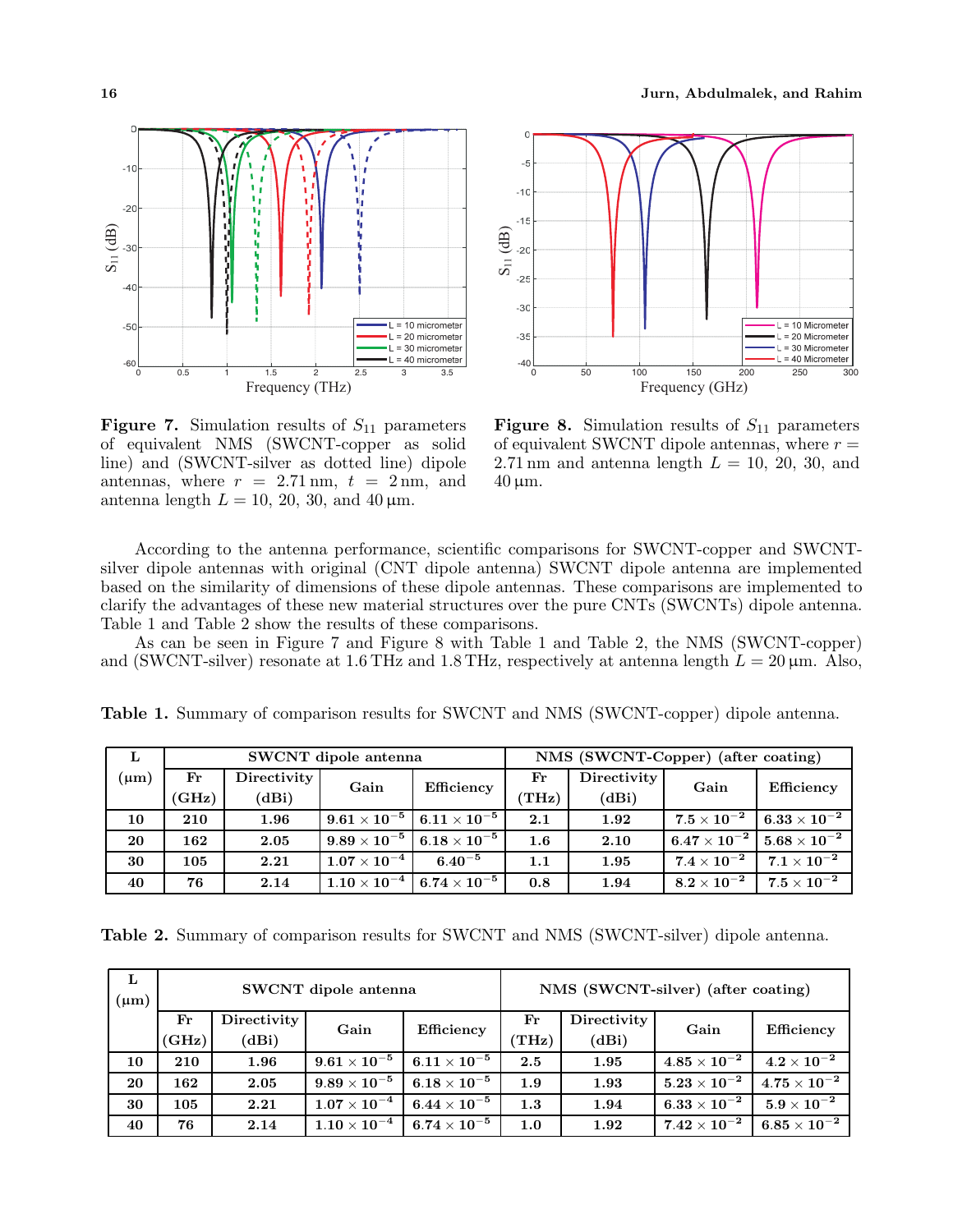#### **Progress In Electromagnetics Research M, Vol. 66, 2018** 17

the NMS (SWCNT-silver) has a resonant frequency higher than NMS (SWCNT-copper) and SWCNT dipole antennas with the same shape, length and size. These differences of resonant frequencies are due to different properties of their material structures, as well as different properties of the electrical conductivity of these structures as illustrated in Figure 3, Figure 4, Figure 5 and Figure 6.

Also, the bandwidth of SWCNT dipole antenna is 11.551 GHz in resonant frequency 162 GHz, and the bandwidth of NMS (SWCNT-copper) dipole antenna is 0.15THz in resonant frequency 1.6 THz, at antenna length 20  $\mu$ m. From these results, the NMS (SWCNT-copper) and (SWCNT-silver) is suitable for THz frequency range.

On the bases of these comparisons, the advantages of the new structures are shifting up the resonant frequency and increasing the bandwidth of their dipole antennas compared with the dipole antenna of SWCNT. Enhancements the gain and efficiency of the NMS dipole antenna are compared with SWCNT dipole antenna, as well as enhancement the  $S_{11}$  parameters of the NMS dipole antenna.

On the other hand, to explain the advantage of the NMS over copper material, the scientific comparison is implemented for these materials based on the same dimensions of dipole antennas. Therefore, the dipole antenna of copper material is designed and implemented using CST (MWS). The copper dipole antenna is designed with antenna lengths  $(DL = 10, 20, 30, \text{ and } 40 \,\mu\text{m})$  and radius  $(rcu = 4.71 \text{ nm})$ . The simulation result of copper dipole antenna is illustrated in Figure 9. In this figure, the copper dipole antenna shows no resonant frequency which is in agreement with the finding demonstrated by [2]. On the bases of the NMS dipole antennas results presented in Figure 7, the NMS can be considered as a good material structure for designing dipole antennas at nanoscale and microscale dimensions. This is a very important advantage for the NMS over copper material at these scales of dimensions.



**Figure 9.** Simulation results of  $S_{11}$  parameters of Copper dipole antenna where,  $rcu = 4.71$  nm, and the antenna length  $(DL = 10, 20, 30, \text{ and } 40 \,\mu\text{m}$ .

#### **4. CONCLUSIONS**

In this work, the new material structure NMS, which is SWCNTs coated by a thin layer of a copper and silver material, respectively, is presented. The main purpose of this structure is to design a dipole antenna with two different structures (SWCNT-copper) and (SWCNT-sliver).

The NMS (SWCNT-copper) and (SWCNT-sliver) are proposed to design dipole antennas with the enhancement of antenna parameters such as  $S_{11}$  parameter, gain, efficiency, bandwidth, and other parameters compared with the original SWCNTs dipole antenna and copper dipole antenna. All these enhanced antenna parameters are shown and elucidated in this work. Finally, on the bases of the results presented in this work, the NMS (SWCNT-copper) dipole antenna has better gain and efficiency than other dipole antennas.